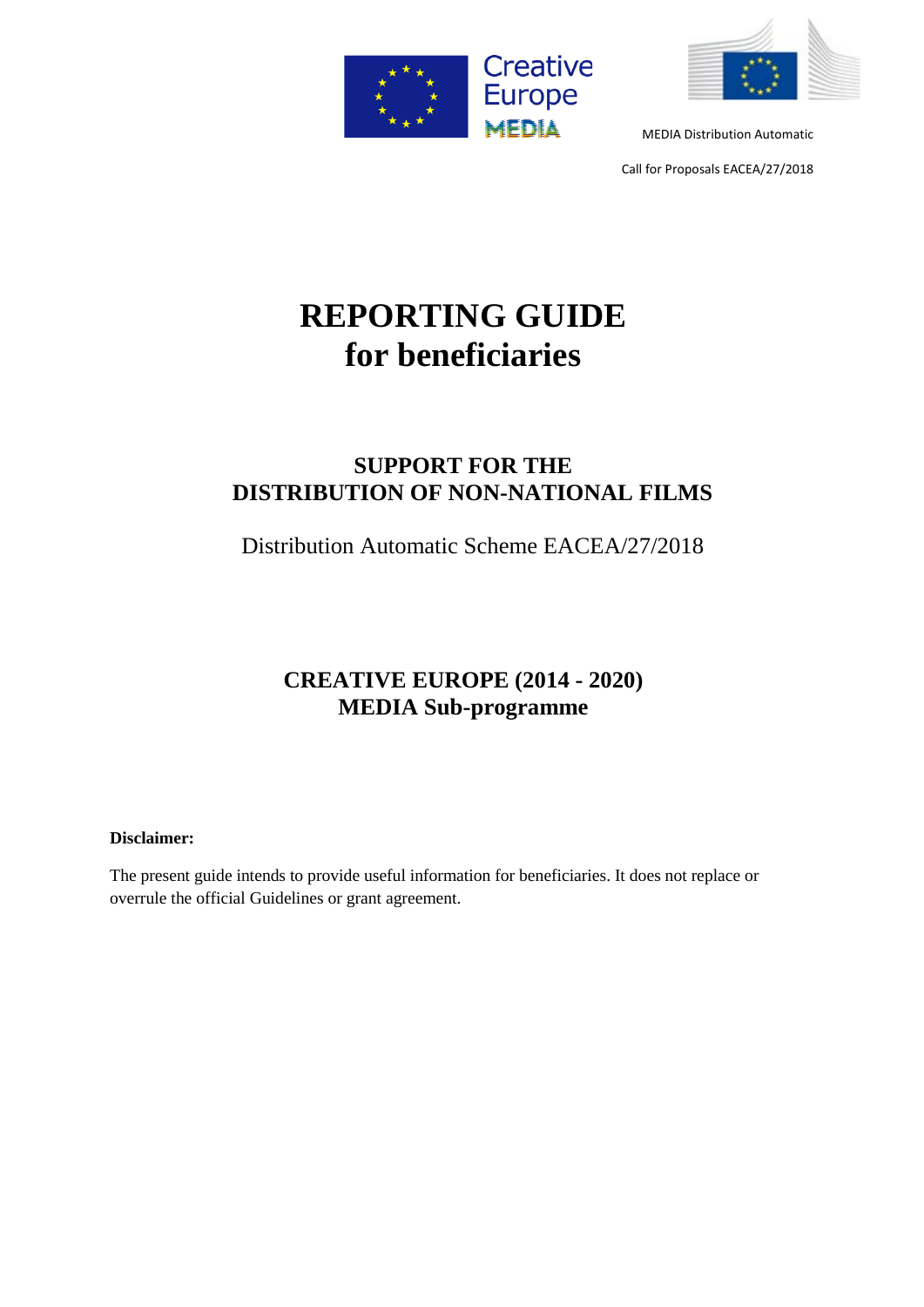



Call for Proposals EACEA/27/2018

This Guide for beneficiaries provides practical guidance on how to submit reports to the Call for proposals of the Distribution Automatic Scheme launched under the Creative Europe MEDIA Subprogramme.

Before submitting a report, please ensure that you have carefully read the grant agreement that you signed with EACEA and the Call Guidelines of the Distribution Automatic Scheme. We strongly recommend that you read the **e-reports user guide** "How to complete and submit a project report using e-Reports" [https://eacea.ec.europa.eu/creative-europe/beneficiaries-space/distribution](https://eacea.ec.europa.eu/creative-europe/beneficiaries-space/distribution-automatic-support-2019_en)[automatic-support-2019\\_en](https://eacea.ec.europa.eu/creative-europe/beneficiaries-space/distribution-automatic-support-2019_en)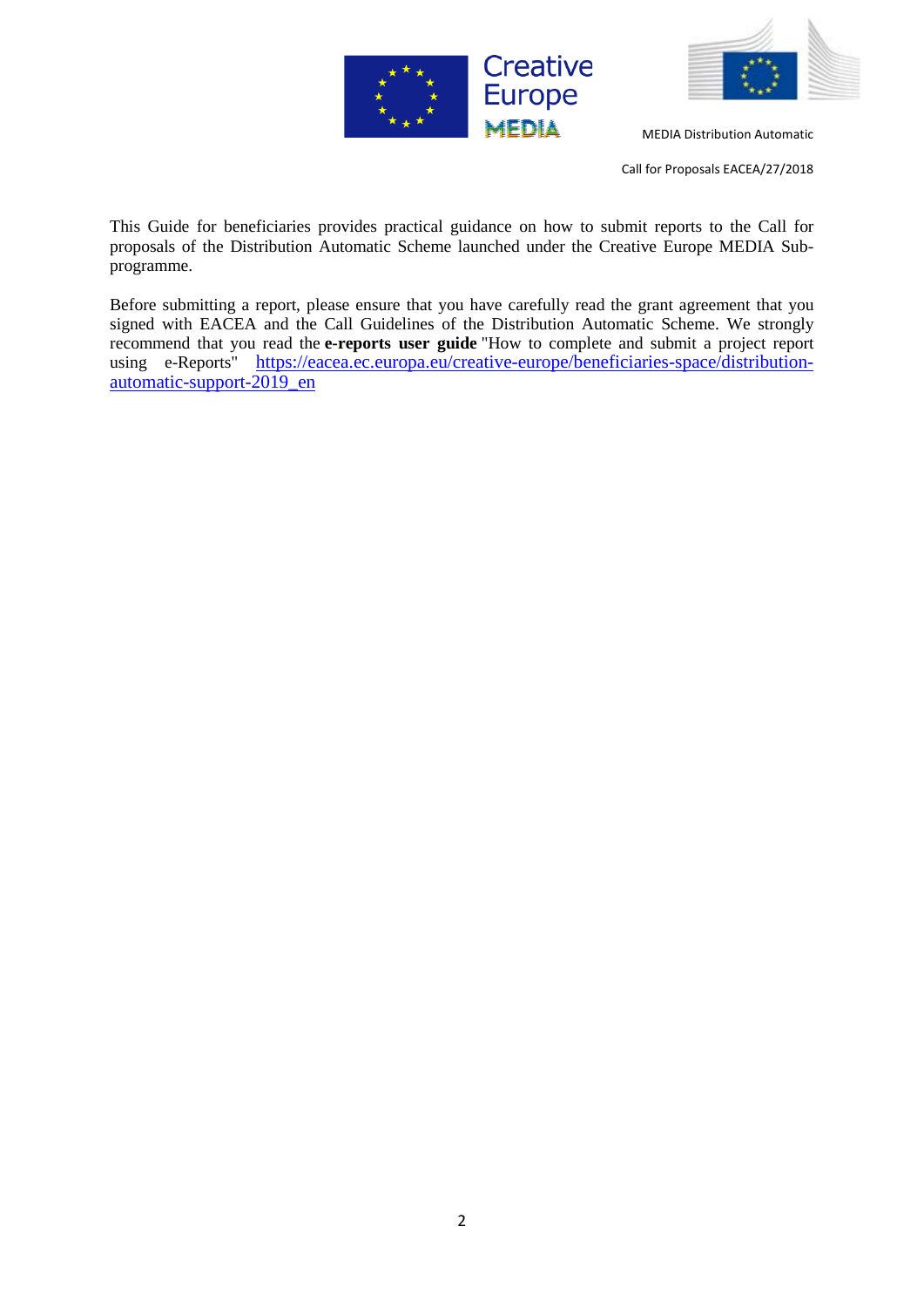



Call for Proposals EACEA/27/2018

# **TABLE OF CONTENTS**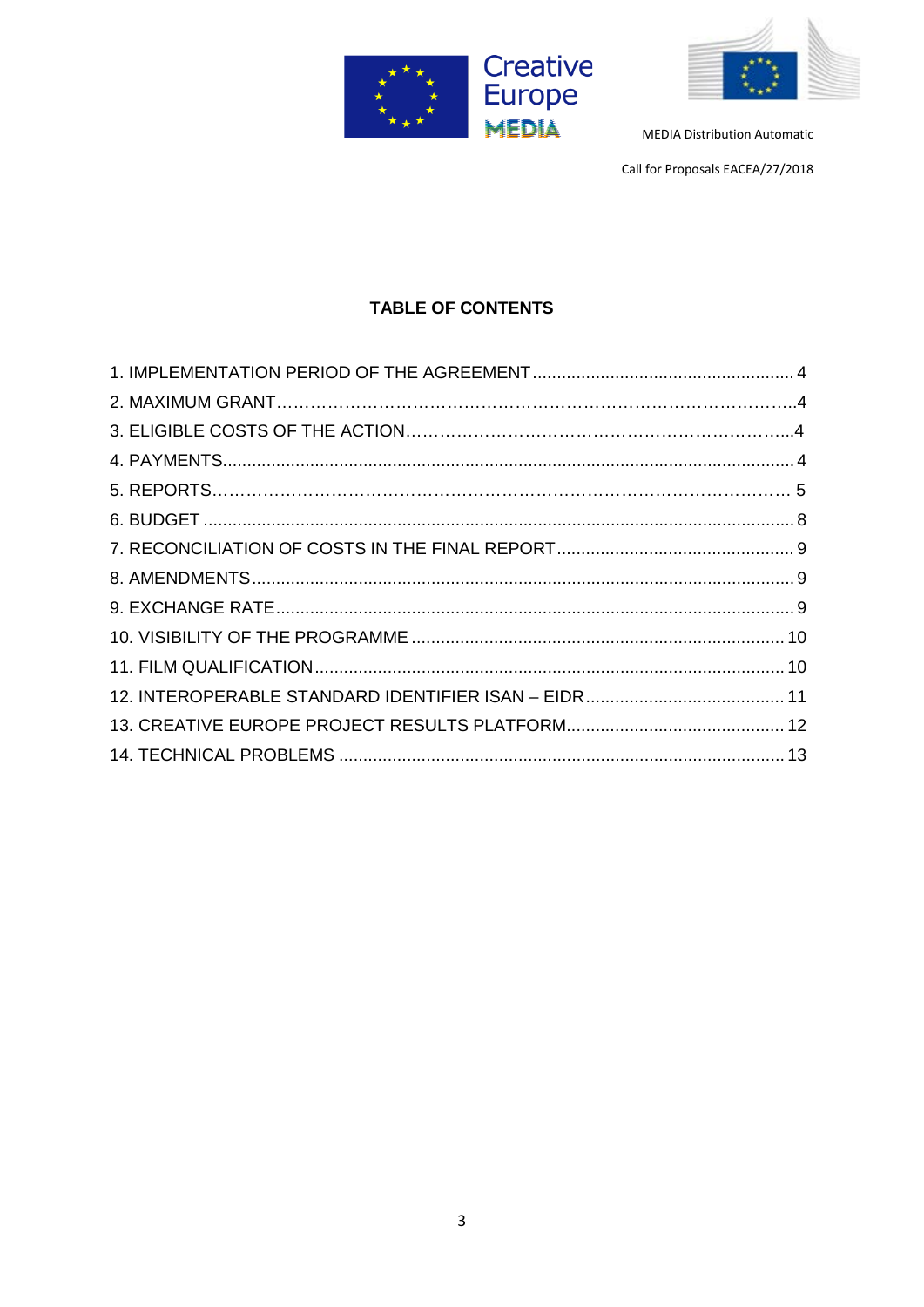



Call for Proposals EACEA/27/2018

# **1. IMPLEMENTATION PERIOD OF THE AGREEMENT**

The action and the implementation period of the agreement start on the "starting the date of the action" set out in Article I.2.2 of the grant agreement and last 24 months from that date.

This period can be extended with a maximum duration of six months as per section 6 of the guidelines Upon acceptance by the Agency, an amendment to the grant agreement will be issued. (see section 8. Amendments of this Reporting Guide).

# **2. MAXIMUM GRANT**

The maximum grant is stated in article I.3 of the grant agreement. The final grant will be either this maximum grant or 60% of the total eligible costs, whichever is the lower.

# **3. ELIGIBLE COSTS OF THE ACTION**

Information on eligible costs can be found in the call guidelines (section 11.2) and in the grant agreement (article II.19).

Staff costs, travel and subsistence allowances and purchase costs of equipment, all related to the action, are not eligible.

# **Important:**

- For films declared under "Heading 1 Film financing" to be eligible: the (co)production and/or distribution contract must be signed during the implementation period of the agreement.
- For films declared under "Heading 2 Release costs" to be eligible: the film(s) must be released within the implementation period of the agreement.
- All dates of invoices for costs must be within this implementation period.

# **4. PAYMENTS**

Up to three payments can be made under the grant agreement. Please check article I.5.1 of the grant agreement.

- First pre-financing (if applicable)
- Second pre-financing (if applicable)
- Final payment of the balance.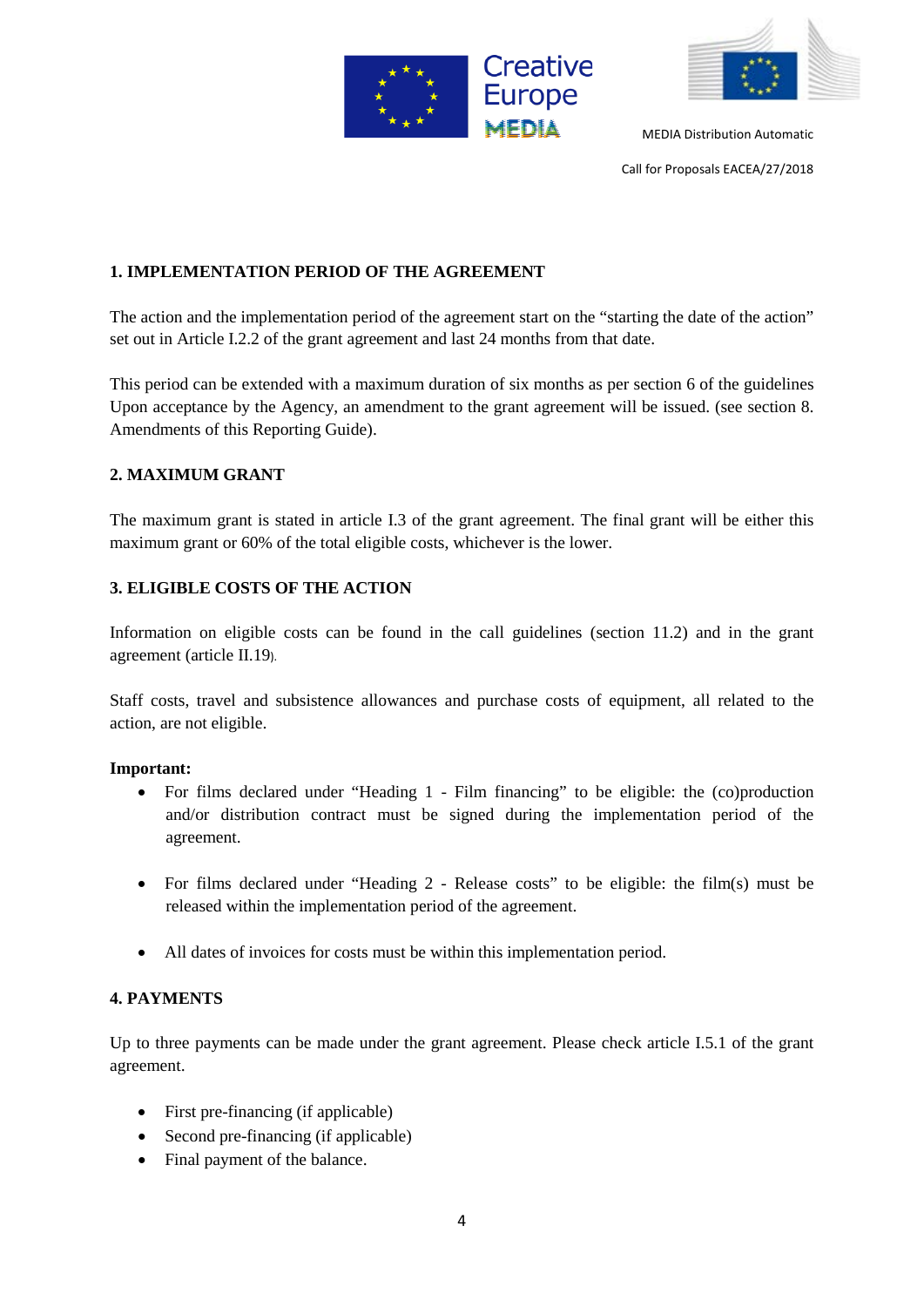



Call for Proposals EACEA/27/2018

# **Period of payments:**

- The first pre-financing payment is made within 30 calendar days from the date of signature of the grant agreement.
- The second pre-financing is made within 60 calendar days from the date of submission of the progress report.
- The final payment of the balance is made within 60 calendar days from the date of submission of the final report.

#### **Amount of payments:**

- First pre-financing: upon signature of the grant agreement: 30% of the maximum grant;
- Second pre-financing: upon submission of the progress report: 30% of the maximum grant if 70% of the first pre-financing payment has been spent (shown in the progress report). If less than 70% has been spent, the second pre-financing will be calculated as follows: (30% of the maximum grant) minus ((70% of the first pre-financing payment) minus (amount used)).
- Final payment of the balance:
	- If the total pre-financing payments are lower than the final grant: payment of the balance.
	- If the total pre-financing payments exceed the final grant: recovery of the difference.

Payments are made in EUR.

The Agency will send you a notification letter for the second pre-financing and the final payment. In the first case, the notification will specify the amount due as second pre-financing; in case of the balance, the total cost of the project and the final EU grant will be stated.

In the event that the grant agreement does not foresee pre-financing payments (art I.1.5), only one final payment will be paid after the submission and approval of the final report.

# **5. REPORTS**

Reporting is done electronically through the Funding and Tendering Opportunities in the Single Electronic Data Interchange Area (SEDIA) [https://ec.europa.eu/info/funding](https://ec.europa.eu/info/funding-tenders/opportunities/portal/screen/home)[tenders/opportunities/portal/screen/home,](https://ec.europa.eu/info/funding-tenders/opportunities/portal/screen/home) which is a single entry point also for the management of your grants.

In order to ensure that your costs are eligible, we strongly recommend, as you move along with your project, to submit your films for qualification and to check the status of the films you report on (see section 11. Film Qualification).

We also recommend that you carefully read the user guide "How to complete and submit a project report using e-Reports" [https://eacea.ec.europa.eu/creative-europe/beneficiaries](https://eacea.ec.europa.eu/creative-europe/beneficiaries-space/distribution-automatic-support-2019_en)[space/distribution-automatic-support-2019\\_en](https://eacea.ec.europa.eu/creative-europe/beneficiaries-space/distribution-automatic-support-2019_en)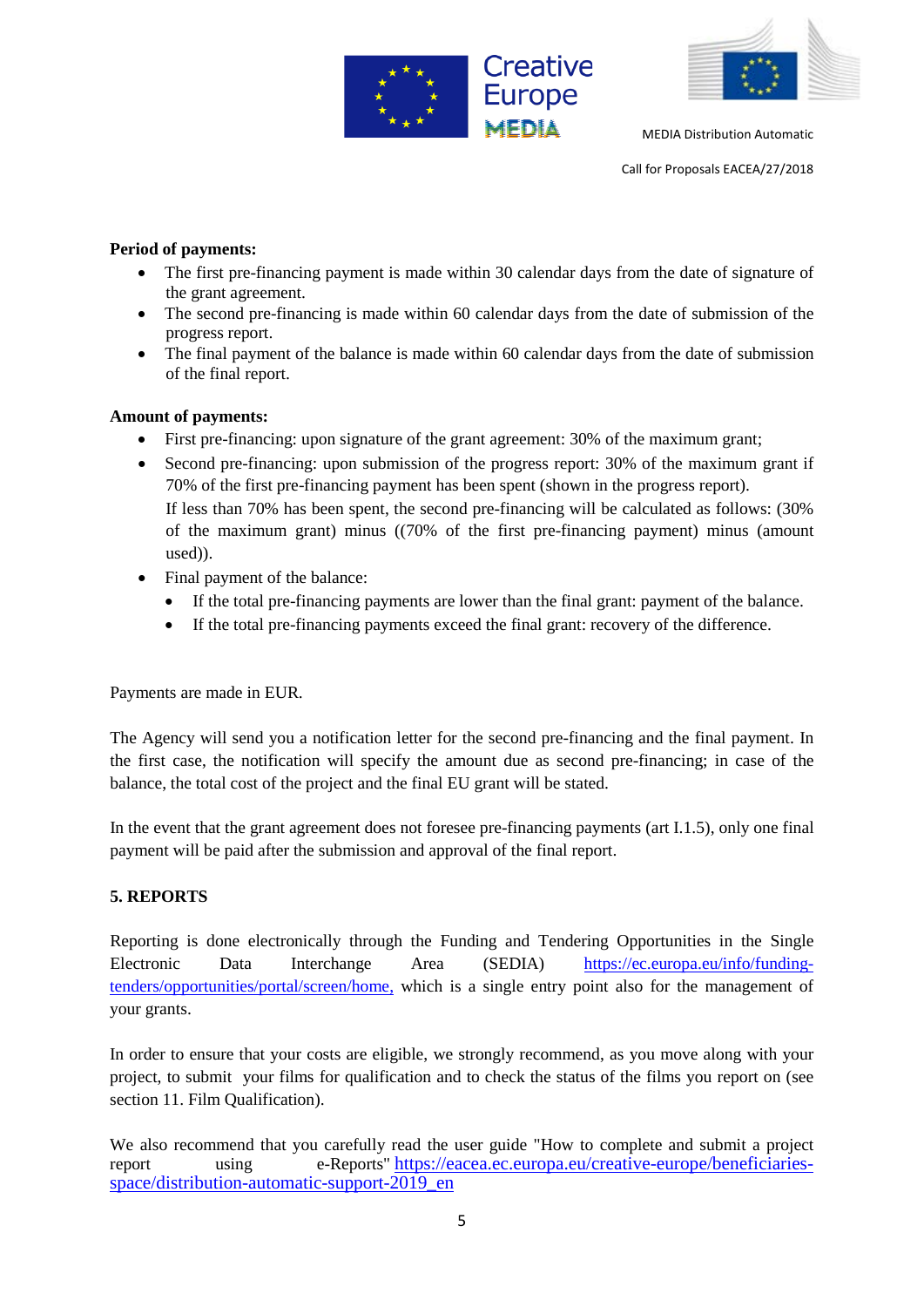



Call for Proposals EACEA/27/2018

# **PROGRESS REPORT ON THE IMPLEMENTATION OF THE ACTION**

To request the second pre-financing, a **Progress Report** must be submitted.

This can be done when at least 70% of the first pre-financing has been spent.

The progress report consists of:

- 1. **a costs statement** (=statement on the use of the previous pre-financing instalment), following the structure of the forecast budget in the grant agreement (Annex III), where you state the costs made, up to the moment of submission of the Progress Report.
- 2. **a progress activity report** (= technical report on progress), where you describe the progress of the action, films acquired, released, etc. and any changes to the distribution strategy as submitted with the application.
- 3. **a second pre-financing payment request**, to be downloaded from the beneficiaries' space on the Creative Europe website.

#### **Important:**

- Films must be qualified (status "OK" in the film database) in order to be declared in the progress report (see section 11. Film Qualification).
- Reporting can be made on a maximum of 10 different eligible non-national films. Reinvestment on the same film in different categories of costs is allowed, but reinvestment on the same film for the same category of costs under different calls for proposals is not possible.
- For all films submitted under heading 2: Release costs, please, only submit films released at the latest on the date of submission of the progress report. If the date of first theatrical release of the film falls after the date of submission of the progress report, the costs will be rejected.
- Fill out the interoperable standard identifier (ISAN or EIDR) (see section 12 below).
- Changes to the global budget should be explained and a request for an amendment should be made if necessary (for example, if you have costs in a heading where initially no amount was forecast – see 6. Budget and 8. Amendments)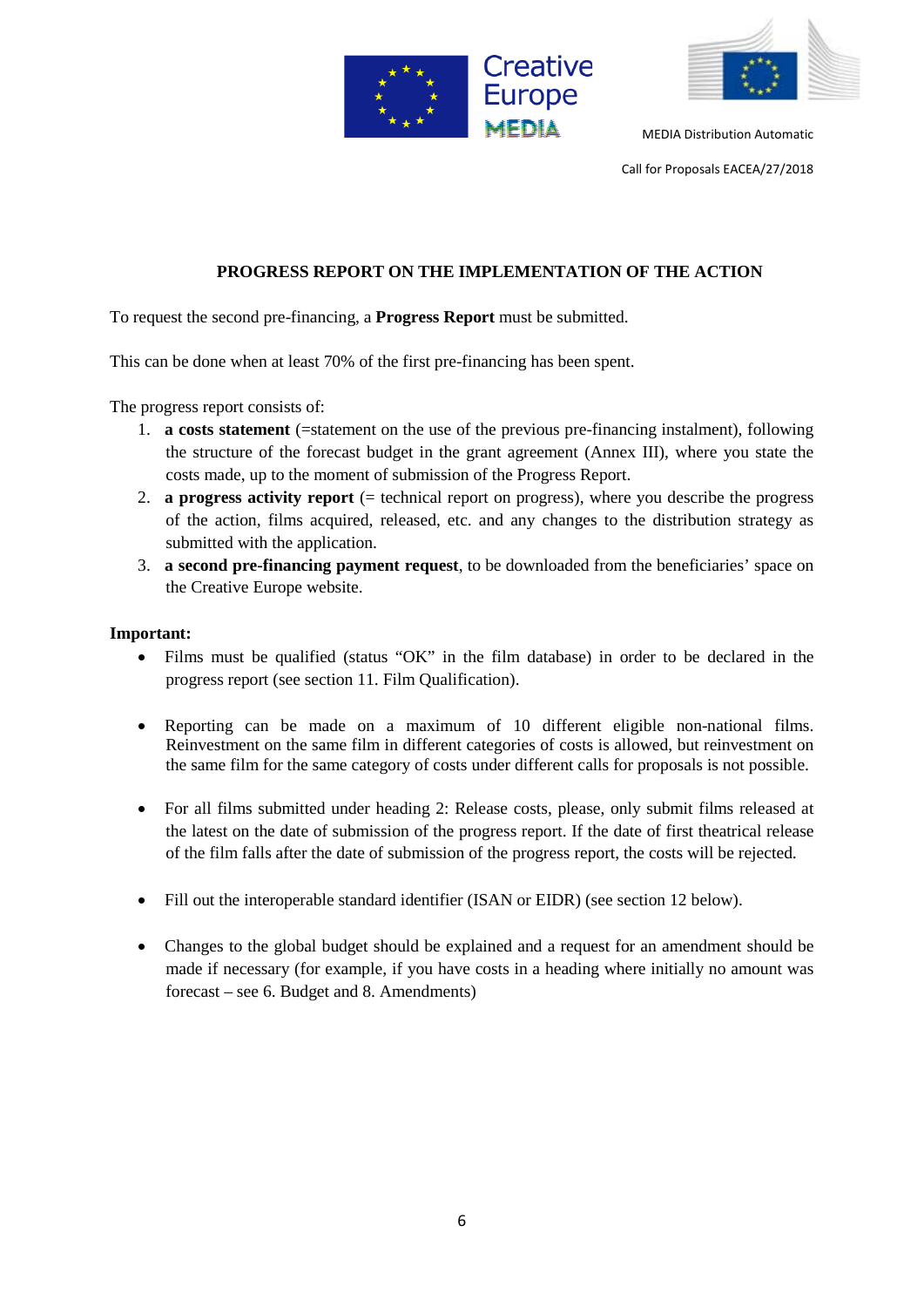



Call for Proposals EACEA/27/2018

# **FINAL REPORT ON THE IMPLEMENTATION OF THE ACTION**

To request the payment of the balance, a **Final Report must be submitted,** at the latest 2 months after the end of the period of the action.

The final report consists of:

- 1. **a costs statement** (= final financial statement), following the structure of the forecast budget in the grant agreement (Annex III), where final costs of the action are declared, from the beginning to the end.
- 2. **a final activity report,** (=final technical report) which details the results of the action, the films acquired and released, and how the distribution strategy as submitted with the application has evolved.
- 3. **a final payment request**, to be downloaded from the beneficiaries' space on the Creative Europe website.

#### **Important:**

• Films must be qualified (status OK in the film database) in order to be declared in the final report (see section 11. Film Qualification).

Reporting can be made on a maximum of 10 different eligible non-national films. Reinvestment on the same film in different categories of costs is allowed. Please note that reinvestment on the same film for the same category of costs under different calls for proposals is not possible.

- For all films submitted under heading 1: film financing, please submit the co-production or distribution agreement with the producer and/or sales agent. For each submitted contract, please fill out the Excel "Summary of distribution agreement information", downloadable from the reporting section on the Beneficiaries' space.
- Fill out the interoperable standard identifier (ISAN or EIDR) (see section 12 below).

Changes to the global budget should be explained. A request for an amendment should be made if necessary (for example, if you have costs in a heading where initially no amount was forecast – see sections 6. Budget and 8. Amendments). This request for amendment must be made and approved before the submission of the final report (and requested at the latest one month before the end of the implementation period of the agreement).

• Once the final report has been submitted, amendments are no longer possible (see section 8. Amendments)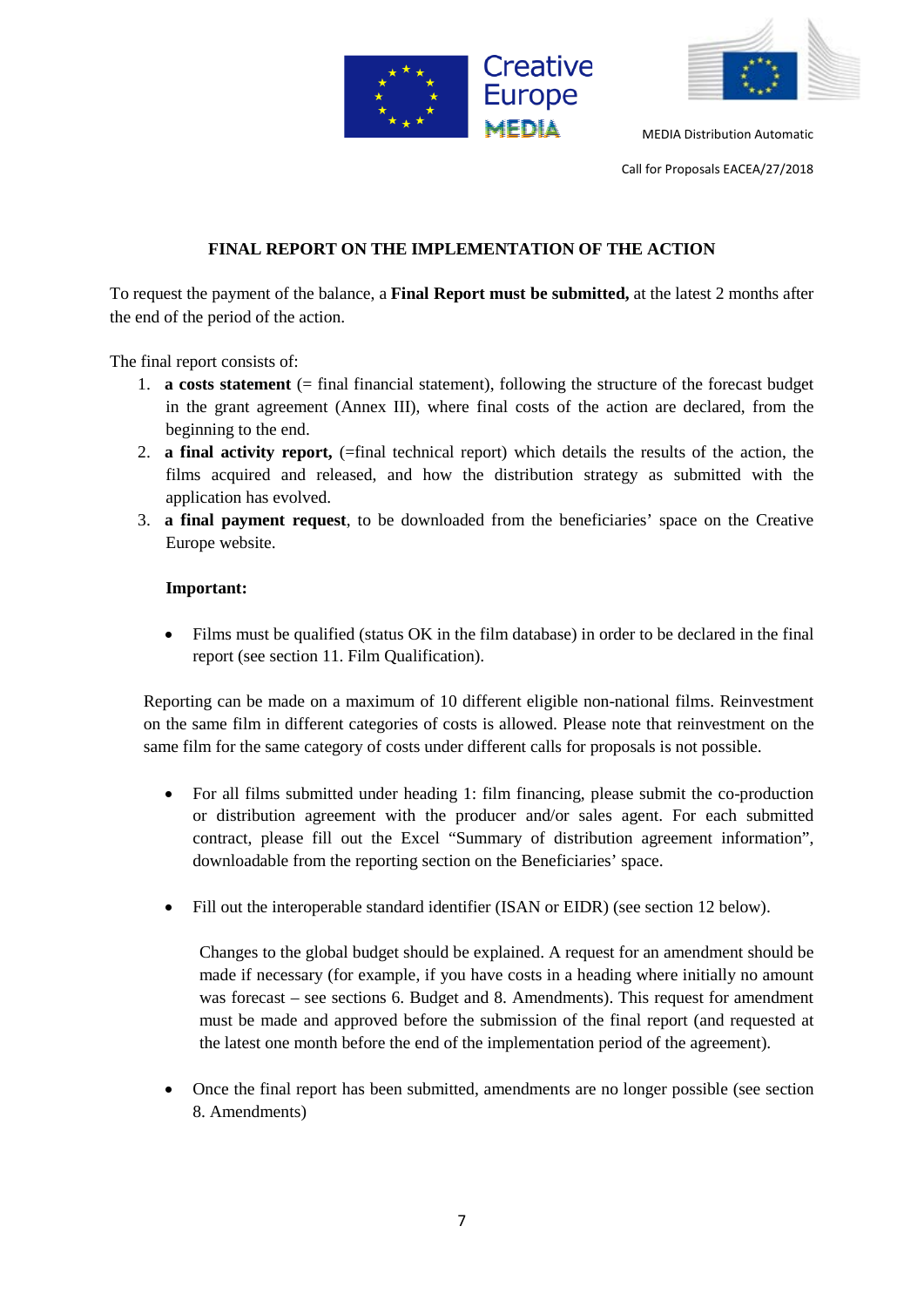



Call for Proposals EACEA/27/2018

**Where the grant is more than EUR 60.000 and less than EUR 750.000,** the final report must be accompanied by the Report of Factual Findings on the Final Financial Report – Type I. See the guidance notes: [https://eacea.ec.europa.eu/sites/eacea](https://eacea.ec.europa.eu/sites/eacea-site/files/annex_iii_guidance_notes_audit_type_i_03-2014_en.pdf)[site/files/annex\\_iii\\_guidance\\_notes\\_audit\\_type\\_i\\_03-2014\\_en.pdf](https://eacea.ec.europa.eu/sites/eacea-site/files/annex_iii_guidance_notes_audit_type_i_03-2014_en.pdf) EACEA Documents Register / Audit procedure type I and II / For grant agreement/grant decision signed as from 01/04/2014 / Type I - Audit Certificate on Final Financial Report

**Where the grant is equal to or more than EUR 750.000,** the final report must be accompanied by the Report of Factual Findings on the Final Financial Report – Type II. See the guidance notes: https://eacea.ec.europa.eu/sites/eacea-site/files/annex iv\_guidance\_notes\_audit\_type\_ii\_03-[2014\\_en.pdf](https://eacea.ec.europa.eu/sites/eacea-site/files/annex_iv_guidance_notes_audit_type_ii_03-2014_en.pdf)

EACEA Documents Register / Audit procedure type I and II / For grant agreement/grant decision signed as from 01/04/2014 / Type II - Audit Certificate on Final Financial Report

*As stated in the guidance notes, the Report of factual findings is composed of the following documents:* 

- *Cover letter (according to the mandatory text)*
- *Annex 1 – Information about the Grant Agreement/Decision;*
- *Annex 2 – Specific procedures to be performed;*
- *Annex 3 – Compulsory report Format and procedures to be performed.*
- *AND the cost breakdown relating to the Action, compiled, dated and signed by the beneficiary and countersigned by the auditor (or competent public officer).*

Where the grant is less than or equal to EUR 60.000, there is no audit certification needed but, upon the analysis of the final report, the Agency may ask you:

- **For heading 1 - film financing:** 
	- o Specific invoices and /or a copy of the proofs of payments, withholding tax, and/or offsetting.
- **For heading 2 - release costs:** 
	- o Specific invoices, royalty statement(s), promotion materials and/or proof of release.

# **6. BUDGET**

Please read carefully the explanatory note at the end of the Estimated Distribution Budget (annex III of the grant agreement). As indicated in the note, additional headings (where no amount initially forecast) can be added but only after prior approval by the Agency by amendment to the initial estimated budget.

Under sub-heading 1.2 investment in minimum guarantee, in case of multi-territory acquisition, you must reduce the amount of the MG to the eligible amount for the territory concerned. For that purpose, please use the table to the territorial division of the MG on page 19 of the call guidelines.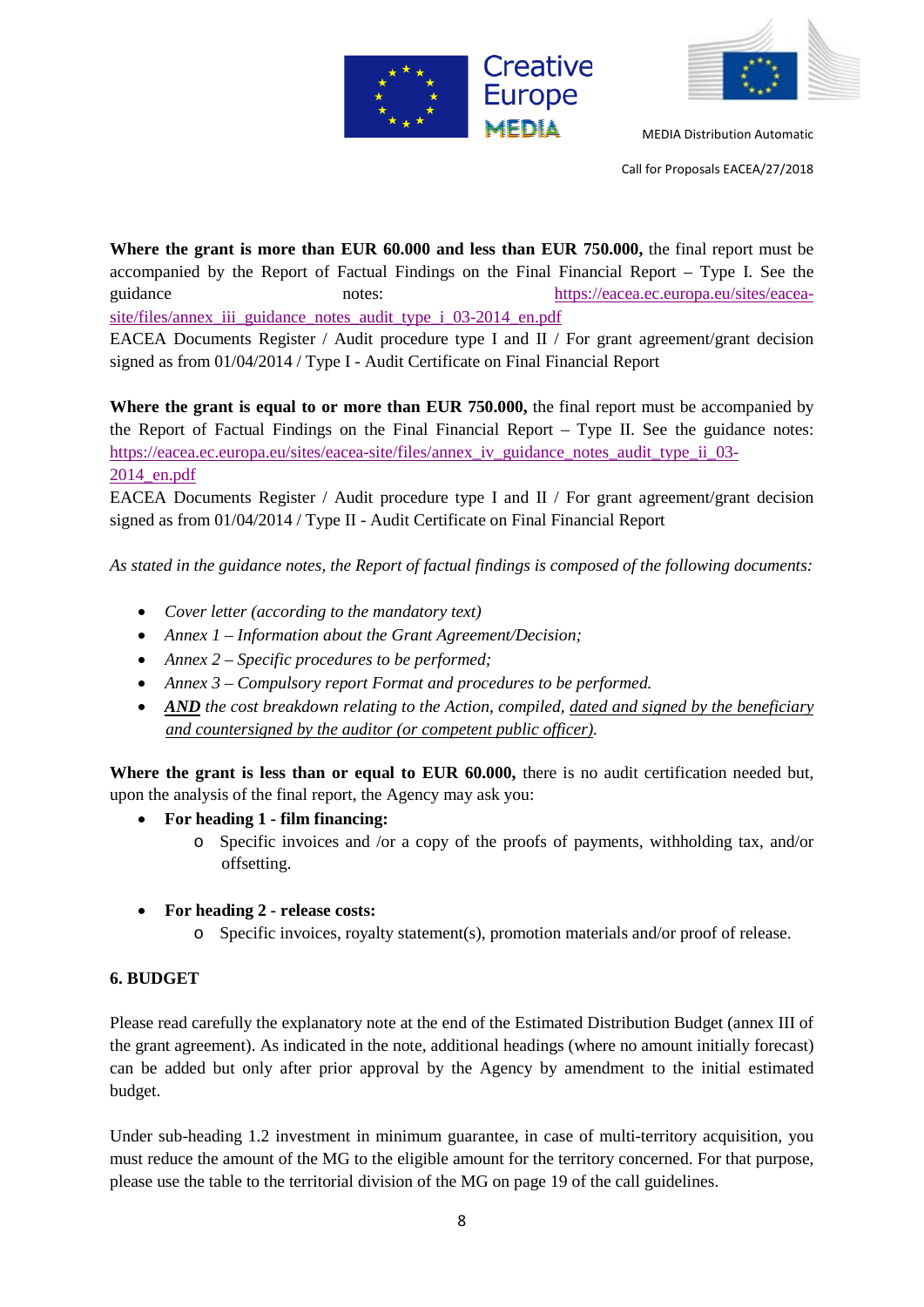



Call for Proposals EACEA/27/2018

In the e-report, the total costs and the total income must be balanced. This means that the total of your costs must be equal to the total of your income.

# **7. RECONCILIATION OF COSTS IN THE FINAL REPORT**

It is of great importance that you are able to reconcile the costs declared in the final report.

At any time, during the desk review of your final report, or in case of an audit, you might be asked to deliver proof of the amounts declared. In this case, the Agency will only accept a clear breakdown of the invoices.

#### **8. AMENDMENTS**

The Agency can make an amendment to the grant agreement, in the case of change of legal representative, bank account, legal address, contact details, budget and implementation period. Any request for an amendment must be done by letter and signed by the legal representative. A scan of the signed letter can be sent by email to [EACEA-DISTRIBUTION-AUTOMATIC@ec.europa.eu.](mailto:EACEA-DISTRIBUTION-AUTOMATIC@ec.europa.eu) It must be submitted at the latest 1 month before the end of the period of the action.

# **9. EXCHANGE RATE**

Beneficiary and affiliated entities with general accounts in a currency other than the euro must convert costs incurred in another currency into euros at the average of the daily exchange rates published in the C series of the *Official Journal of the European Union* (available at [http://www.ecb.europa.eu/stats/exchange/eurofxref/html/index.en.html\)](http://www.ecb.europa.eu/stats/exchange/eurofxref/html/index.en.html), determined over the corresponding reporting period (i.e. from the starting date of the implementation period until the date of submission of the report).

If no daily euro exchange rate is published in the *Official Journal of the European Union* for the currency in question, conversion must be made at the average of the monthly accounting rates established by the Commission and published on its website [\(http://ec.europa.eu/budget/contracts\\_grants/info\\_contracts/inforeuro/inforeuro\\_en.cfm\)](http://ec.europa.eu/budget/contracts_grants/info_contracts/inforeuro/inforeuro_en.cfm), determined over the corresponding reporting period.

The beneficiary with general accounts in euros must convert costs incurred in another currency into euros in accordance with their usual accounting practices.

IMPORTANT! This exchange rate must be applied on the amounts stated in the invoices! Not on the amounts paid!

# **10. VISIBILITY OF THE PROGRAMME**

Since you are getting a grant from the European Union, you are required to contribute to the visibility of the Creative Europe -MEDIA programme.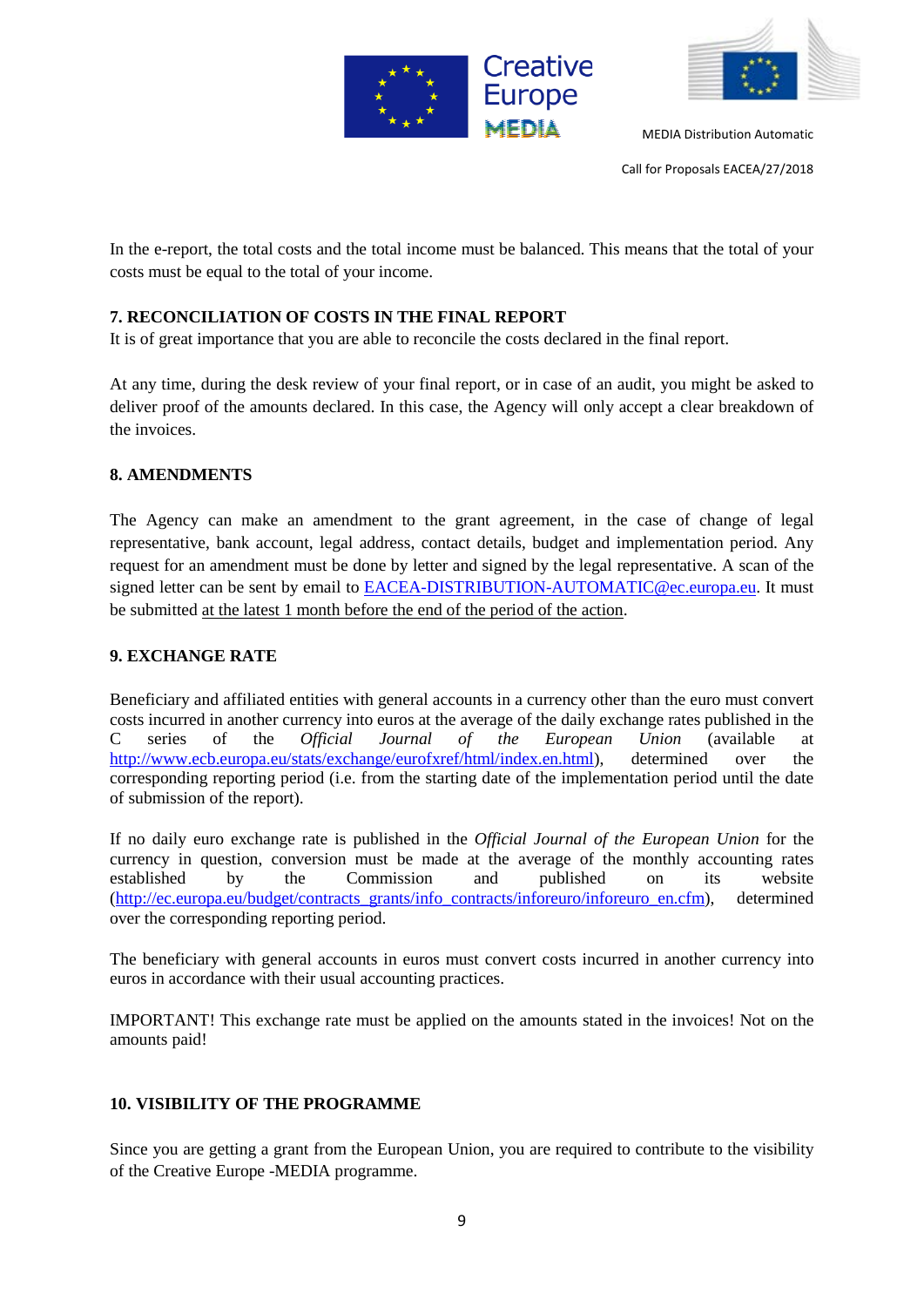



Call for Proposals EACEA/27/2018

- 1. For the screening of the film in the cinema: the animated logo is obligatory and must appear before the film.
- 2. For trailers (in cinema and online): choice of use of the animated or static logo.
- 3. It can be added to the distributor's clip in front of the trailer or after the trailer. The logo just being part of the credit block at the end is not sufficient.
- 4. For electronic posters (animated or static): choice of use of the animated or static logo.
- 5. The beneficiary is obliged to visibly put the static logo on its website as well as on all communication and publication about the action, including the printed posters.

The logo can be downloaded from [https://eacea.ec.europa.eu/about-eacea/visual-identity\\_en](https://eacea.ec.europa.eu/about-eacea/visual-identity_en)

IMPORTANT! In case you don't respect these rules on visibility, the Agency may apply a 20% reduction rate on the maximum amount of the grant. Please see Art I.10 of your grant agreement.

# **11. FILM QUALIFICATION**

If in the progress report, a film is declared that is not yet qualified as European, the costs for that film will be rejected immediately.

If in the final report a film is declared that is not yet qualified as European, you will be able to submit the proof. However if that film turns out to be ineligible (non-European or national), the costs for that film will be rejected and you will not be able to introduce new costs on another film.

Therefore it is strongly recommended that the films in the report are qualified at the time of submission of the reports.

Films must comply with the requirements as set out in the call guidelines in section 6.2 Eligible activities.

Beneficiaries must check the eligibility status of the films they want to report, in the MEDIA film database<https://eacea.ec.europa.eu/mediaPgm/>

Status "OK" means the film has been qualified as European.

Status "Not OK" means the film is not qualified as European.

Status "missing info" means that EACEA cannot qualify the film based on the information received. Beneficiaries can contact [EACEA-DISTRIBUTION-FILM-](mailto:EACEA-DISTRIBUTION-FILM-QUALIFICATION@ec.europa.eu)[QUALIFICATION@ec.europa.eu](mailto:EACEA-DISTRIBUTION-FILM-QUALIFICATION@ec.europa.eu) for more information.

Status "in progress" means the film has been submitted but that its status has not yet been determined.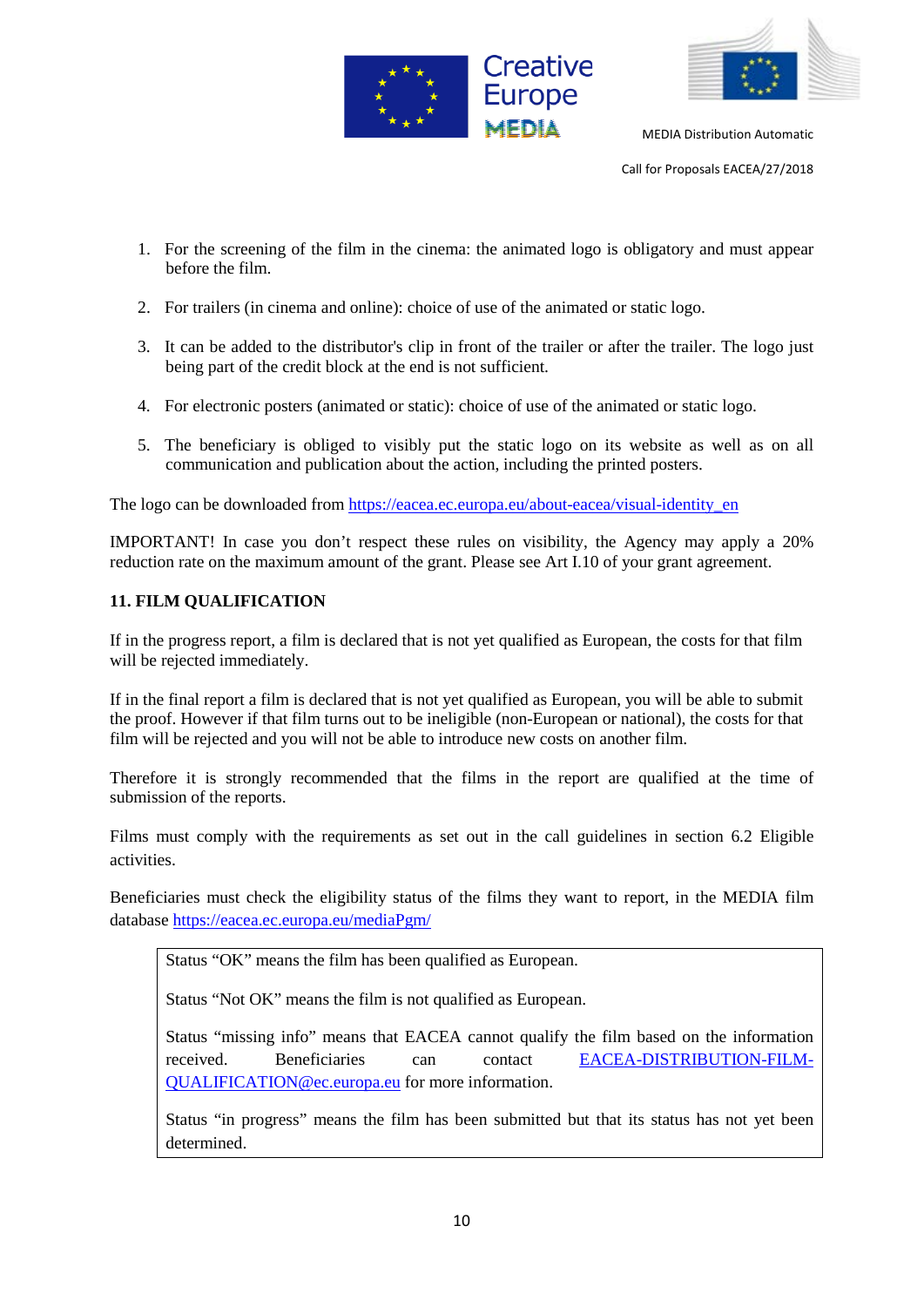



Call for Proposals EACEA/27/2018

To submit a new film, beneficiaries must fill out the Film form and send it together with the film financing plan signed and dated by the lead producer of the film to the functional mailbox:

[EACEA-DISTRIBUTION-FILM-QUALIFICATION@ec.europa.eu](mailto:EACEA-DISTRIBUTION-FILM-QUALIFICATION@ec.europa.eu)

The beneficiary can use the following film financing plan template for their convenience. It must be signed by the lead producer.

[https://eacea.ec.europa.eu/sites/eacea-site/files/750MB/sample\\_film\\_financing\\_plan\\_-\\_indicative.doc](https://eacea.ec.europa.eu/sites/eacea-site/files/750MB/sample_film_financing_plan_-_indicative.doc)

Films will only be qualified once EACEA has received all the necessary information.

Only costs linked to eligible films will be accepted at the moment of the analysis of the progress and/or final report.

Any question related to the qualification of a film must be sent to the following address: [EACEA-](mailto:EACEA-DISTRIBUTION-FILMQUALIFICATION@ec.europa.eu)[DISTRIBUTION-FILMQUALIFICATION@ec.europa.eu](mailto:EACEA-DISTRIBUTION-FILMQUALIFICATION@ec.europa.eu)

#### **12. INTEROPERABLE STANDARD IDENTIFIER**

In the e-reports, you are asked to fill out the interoperable standard identifier of the film. We accept an ISAN or EIDR. ISAN and EIDR are identifiers for audiovisual works (like an ISBN for books).

You can find more info on the respective websites: [http://www.france-isan.org](http://www.france-isan.org/) and [https://eidr.org](https://eidr.org/)

For you to see if a number was assigned, please consult:

#### **ISAN: https://web.isan.org/public/en/search**

#### **EIDR: https://ui.eidr.org/search**

In the e-reports, you are asked to fill out the interoperable standard identifier of the film. We accept an ISAN or EIDR. ISAN and EIDR are identifiers for audiovisual works (like an ISBN for books).

You can find more info on the respective websites: [http://www.france-isan.org](http://www.france-isan.org/) and [https://eidr.org](https://eidr.org/)

For you to see if a number was assigned, please consult:

ISAN:<https://web.isan.org/public/en/search>

EIDR:<https://ui.eidr.org/search>

#### **What is an ISAN?**

A random number consisting of 24 hexadecimal characters identifying the work, plus 8 characters identifying the version and two control keys, an ISAN is presented and broken down as follows: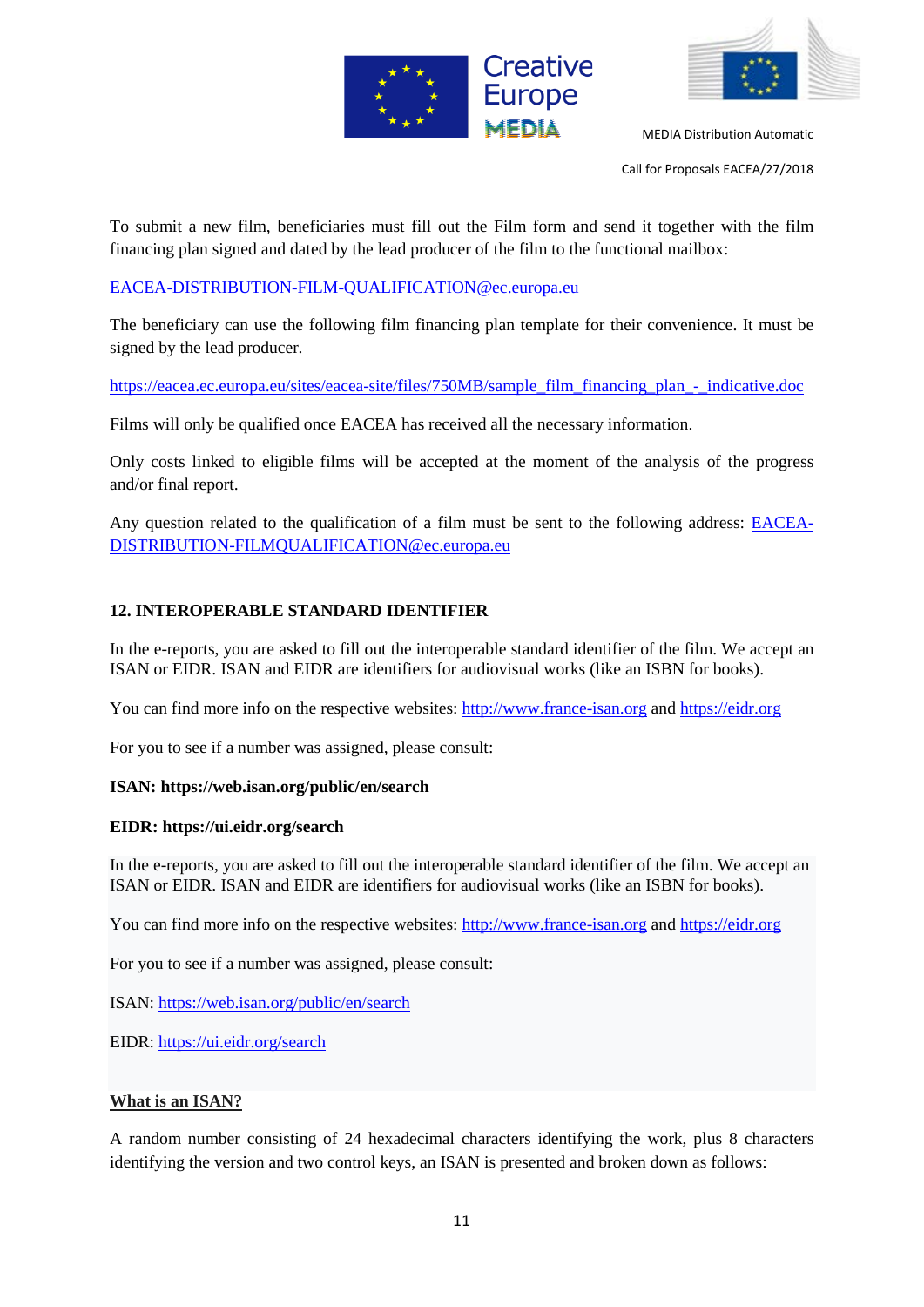



Call for Proposals EACEA/27/2018

| ISAN0000-3BAB-9352-0000-G-0000-0000-Q |             |                |     |
|---------------------------------------|-------------|----------------|-----|
| identification de l'oeuvre            | episode ctl | identification | ctl |
| ou de la tête de serie                |             | de la version  |     |

The ISAN number may be allocated - in principle at the request of a producer or his authorized representative - to each audiovisual work of whatever nature ("ISAN-Work" whose last characters are then zero), within the framework of a voluntary registration system. It can also be attributed to each version of a work ("ISAN-Version" or V-ISAN), and this at the request of any type of third party (distributors, broadcasters, technical service providers, ...), according to their needs.

A predictive ISAN number (ISAN "In Dev") can also be assigned to a work in the project stage, from the beginning of its development. It will become an ISAN strictly speaking during the actual realization of the work (ISAN In Dev activated).

Each ISAN number (work, version, or In-Dev) is completed in the ISAN central database by the main descriptive information of the work or version (title, type of work, director, year of production, duration, main performers, features of the version, etc.). In the case of an ISAN In Dev, this descriptive information may be incomplete and modifiable.

#### **What is an EIDR?**

EIDR is a universal Digital Object Identifier (DOI) that uniquely identifies an audiovisual object. It is similar to a UPC code that is used to identify physical packaged goods. EIDR can be used for both physical and digital video objects that are part of the movie and television supply chain.

EIDR is an opaque ID with all information about the registered asset stored in a central registry. Its structure consists of a standard registry prefix, the unique suffix for each asset and a check digit.



EIDR is purely functional without any implication of ownership, making it persistent enough to remain the same despite any change in control or ownership of the underlying asset.

# **13. CREATIVE EUROPE PROJECT RESULTS PLATFORM**

Since you received a grant, information about your project, such as project summary, duration, budget and partnership structure is shared in the Creative Europe Project Results Platform: [https://ec.europa.eu/programmes/creative-europe/projects/.](https://ec.europa.eu/programmes/creative-europe/projects/)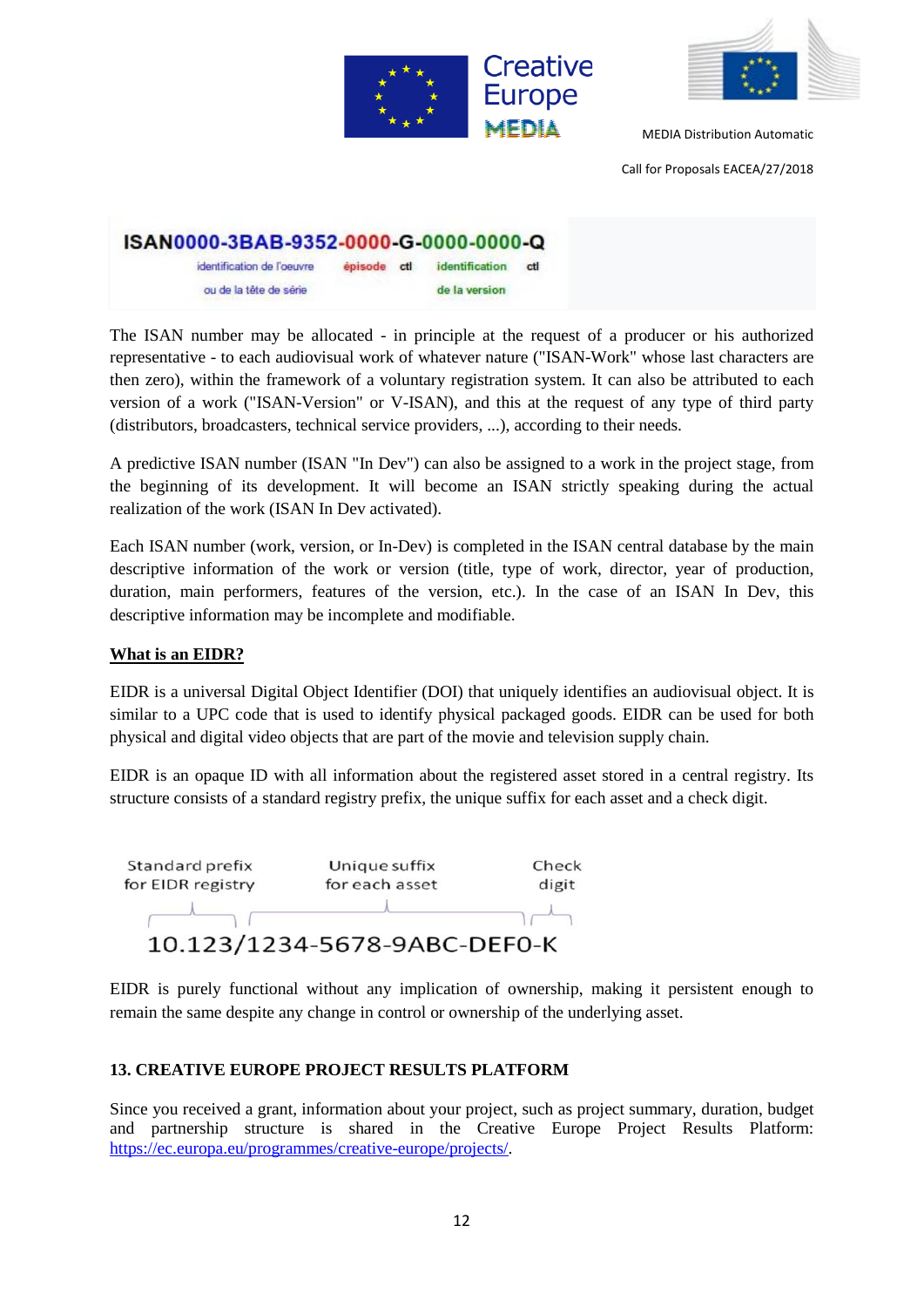



Call for Proposals EACEA/27/2018

Creative Europe PRP is the Dissemination and Exploitation platform that offers a comprehensive overview of projects funded under the Creative Europe programmes, as well as some projects funded under the previous programmes.

Once selected, you received an automated notification with the credentials to log on to your workspace, which is called "Beneficiary's Dashboard". During the course of your project, you are able to add information and results to your project.

In the final report, there will be a field in which you will update the project summary as it has taken its final form. Be as concrete as possible: detail your final project as well as its impact. Please be advised that this is your way of presenting your project to the public. Upon our approval of the final report, this description will replace the description in the Creative Europe Projects Results Platform.

Once your project has reached its end date or once you have submitted your final report, you will receive an automated notification informing you that you can submit your results for review. The status of your project will change into "Available for submission after all results uploaded". We would appreciate if you could include a link to your website and logo, as well as any material that you feel comfortable being made public, and links to the film web pages for the films declared in your report. Please make sure that you have uploaded all the results that you wanted before clicking on the "Submit for Review" button.

Be aware that in the event of non-submission or incomplete submission of the public summary and the project results on the platform, the Agency may suspend the time limit for payment of the balance.

The project results, as well as the final project summary, will be published on the Platform when your project is finalized i.e. once the final report of your project is approved by the Agency.

For information on how to proceed, please see the "Creative Europe Project Results Platform Guide for Beneficiaries" in the Beneficiaries Space on the Creative Europe Website.

# **14. PRACTICAL GUIDANCE IN FILLING OUT THE REPORTS**

#### **Section "IMPLEMENTED ACTIVITIES – Project description" (in the Final e-Report only):**

The text entered here, will be made public in the Creative Europe Results Platform. The Creative Europe Results Platform helps in the dissemination and promotion of projects funded under the Creative Europe programme. As such, please elaborate on the films supported under Reinvestment for this call, including actions taken, for example reasons behind the acquisition of films, promotion material produced and campaigns activities, as well as results obtained (e.g. admissions achieved, success of the campaigns etc.).

#### **Section "Reporting data":**

#### Interoperable standard identifier

Although this field might not appear as mandatory, please note that under the call guidelines (section 6.2 Eligible Activities) if the film has an interoperable standard identifier, such as ISAN or EIDR, it must be indicated in the e-Report.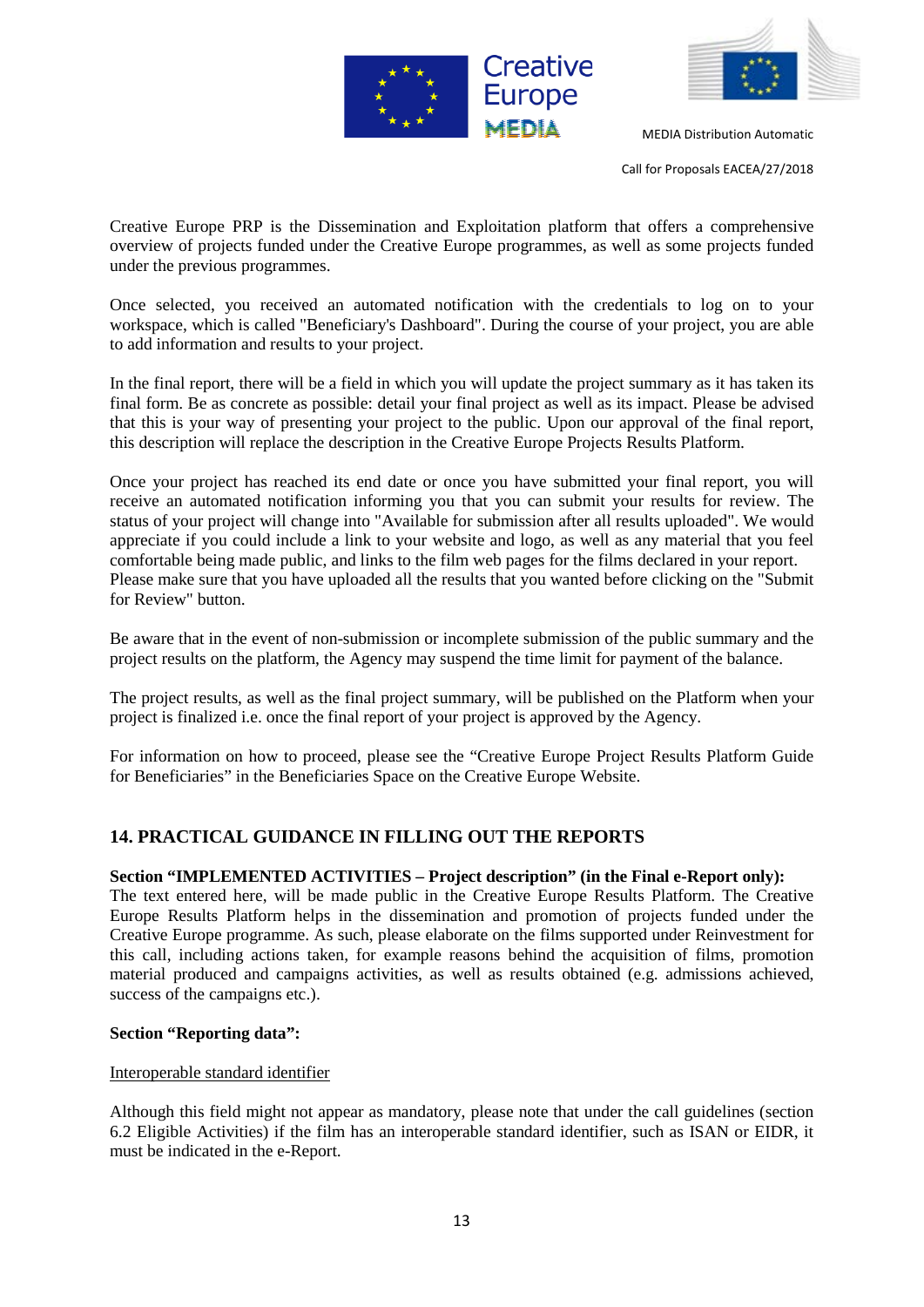



Call for Proposals EACEA/27/2018

#### Tick boxes indicated for headings

Please tick the boxes and fill in the relevant information **only** for the fields for which you are declaring costs in the financial statement part of the report.

In case of a multi-territory acquisition / release, please only indicate the territory(-ies) for which you are declaring costs in the e-Report.

#### Financial Statement

The "contractual" column reflects the estimated budget (Annex III of the grant agreement) and cannot be modified. The "declared" column should reflect the actual costs incurred up until the submission of the report, and that are being declared in the e-Report. The costs entered under the "declared" column can differ from the amounts entered in the "contractual" column.

The budget must be balanced. This means that the total amount of the costs declared must be equal to the total of the amount of income. If the budget is not balanced it is not possible to submit the eReport and an error message will appear.

"European Union grant requested": For progress reports, enter the amount being requested for the 2nd pre-financing payment. This should be the same as the amount being requested in the 2<sup>nd</sup> pre-financing payment request document and can be more than 60% of the total budget at progress report stage. For final reports, enter the full amount you are requesting. This should be: the 1<sup>st</sup> pre-financing amount (where applicable) + the  $2<sup>nd</sup>$  pre-financing amount (where applicable) + the balance being requested. The amount should be either the maximum grant amount stated in article I.3 of the grant agreement or 60% of the total eligible costs, whichever is the lower.

"Other EU support"/"Other public support": please enter the amounts received, where applicable, and state the source of funding in the progress/final activity report document.

"Contribution financed by the distributor" should be calculated as follows: "Total costs declared" - "European Union grant requested" - "Other EU support"/"Other public support" (if applicable) = "Contribution financed by the distributor".

#### **Attachments:**

**"Progress/Final activity report":** Please use the templates linked to the call 27-2018, to be found in the beneficiaries' space. [https://eacea.ec.europa.eu/creative-europe/beneficiaries-space/distribution](https://eacea.ec.europa.eu/creative-europe/beneficiaries-space/distribution-automatic-support-2019_en)automatic-support-2019 en Please respect the templates and do not delete any of the questions.

For costs declared under sub-heading 1.1, please provide information on the co-productions, such as the strategy of how and why you co-produced these films, expectations you have for their release etc.

For costs declared under sub-heading 1.2, please provide information on the co- acquisitions, such as the strategy of how and why you acquired these films, expectations you have for their release etc. If the films have already been released, please also provide results obtained from the releases of the films.

For costs declared under heading 2, please elaborate on the results of the releases, marketing and promotion activities and the campaigns for the releases of the films.